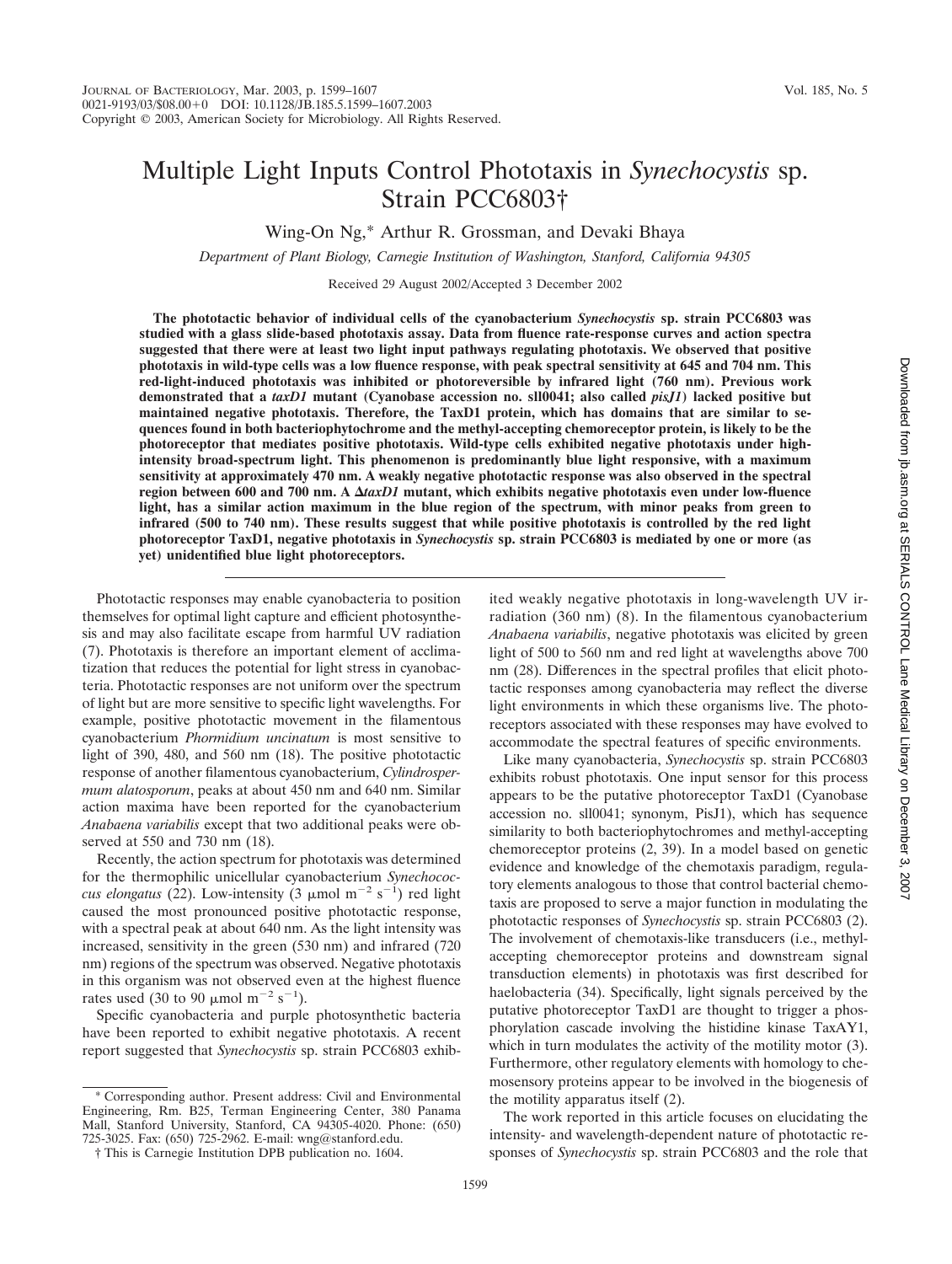

FIG. 1. (A) Construct used for generating  $\Delta$ taxD1 deletion mutant. Black rectangles represent the remaining coding region of *taxD1*. The kanamycin resistance cassette is represented by the open rectangle (indicated by Km). Black arrows indicate the direction of transcription. Relative locations of the primers taxD1-1 and taxD1-2 with respect to the *taxD1* gene are shown. (B) Analysis of phototactic movement with the glass slide-based assay. The cell track is indicated by the solid line. O, origin; E, end. *Dx*, displacement along the *x* axis; *Dy*, displacement along the *y* axis; arrow, direction of the incident light. (C) Comparison of the glass slide-based and agar surface-based phototaxis assays. Top panel, average displacement (*Dx*) of cells in unidirectional light with the glass-based phototaxis assay. Phototaxis in a population of *Synechocystis* sp. strain PCC6803 cells was recorded for 175 s and quantified. The light source was a low-noise illuminator, as in Fig. 1. Fluence rate was 19.3  $\mu$ mol m<sup>-2</sup> s<sup>-1</sup>. Each bar represents the average of the mean displacement from three independent populations of the wild-type (WT), *taxD1*, *pilT1*, and *pilA1* mutant cells. Error bars represent 1 standard deviation from the mean. Positive displacement  $=$  towards light; negative displacement  $=$  away from light. Bottom panel, average displacement (*Dx*) of cells in unidirectional light with the agar-based phototaxis assay. Cells were applied to the surface of 0.5% agar with a micropipette and placed in front of a unidirectional light source for

TaxD1 plays in controlling these responses. By comparing phototactic responses in wild-type and *taxD1* mutant cells, we dissected the spectral and fluence sensitivity of the photoreceptor(s) mediating both positive and negative phototaxis. These physiological measurements demonstrated that at least two photoreceptors with different fluences and spectral sensitivities are required for phototaxis in *Synechocystis* sp. strain PCC6803 and that at least one of these photoreceptors has photoreversible characteristics similar to those of phytochromes in vascular plants.

### **MATERIALS AND METHODS**

**Strains and culture conditions.** A motile isolate of *Synechocystis* sp. strain PCC6803 (referred to as the wild type) and mutants were grown in BG-11 medium or BG-11 supplemented with  $10 \mu$ g of kanamycin sulfate per ml for the *taxD1* deletion mutant (Δ*taxD1*) or 10 μg of chloramphenicol per ml for the *pilT1* and *pilA1* mutants (1). Solid medium was prepared by adding either 1% (wt/vol) Bacto agar to the BG-11 medium for normal subculturing of cells or 0.5% (wt/vol) Bacto agar to BG-11 medium for analyzing phototaxis on an agar surface. *Escherichia coli* strain Top 10 [F<sup>-</sup> mcrA Δ(mrr-hsdRMS-mcrBC)  $\phi$ 80 *lacZ∆M15 ∆lacX74 deoR recA1 araD139 ∆(ara-leu)7697 galU galK rpsL* (Str<sup>r</sup>) *endA1 nupG*] (Invitrogen, Carlsbad, Calif.) was used for routine cloning of DNA. All reagents were from Sigma-Aldrich Co., St. Louis, Mo.

**Deletion within** *taxD1***.** The *taxD1* gene was amplified from *Synechocystis* sp. strain PCC6803 genomic DNA by PCR with the primer pair taxD1-1 (5-GAC CCTTGATGGCGCTCTTTTT-3') and taxD1-2 (5'-CGCCCCGCCCTTAATG GAATG-3) (see Fig. 1). The resulting 3.6-kbp PCR product was cloned into the pGEM-T Easy vector (Promega, Madison, Wis.) and then transformed into *E. coli* strain Top 10. The resulting plasmid, pNG23, was digested with *Bst*EII to excise a 2.1-kbp fragment from within the *taxD1* open reading frame, removing approximately 79% of the *taxD1* coding region. The *Bst*EII ends of the plasmid were filled in with T4 DNA polymerase (New England Biolabs, Beverly, Mass.) and ligated to the *Hin*cII-*Hin*cII fragment from p34S-Km (13), which contains a gene that confers kanamycin resistance to recipient cells. The resulting plasmid, pNG29, was transformed into *Synechocystis* sp. strain PCC6803 as previously described (26) to generate the deletion mutant ΔtaxD1. Successful deletion of the *taxD1* gene was confirmed by PCR with the taxD1-1/taxD1-2 primer pair (data not shown).

**Agar surface-based phototaxis assay.** Wild-type and *taxD1*, *pilA1*, and *pilT1* mutant cells were cultured on soft BG-11 agar (0.5% agar) for 2 days under continuous unilateral illumination from two Philips Cool White fluorescent lamps (FT20T12/CW) at a fluence rate of  $\approx$ 5 µmol m<sup>-2</sup> s<sup>-1</sup>.  $\Delta$ taxD1 and wild-type cells at the migration front were collected and spotted onto solid BG-11 medium containing 0.5% agar. Cells were then exposed to a unidirectional light source, as described above, at a fluence rate of 5.3  $\mu$ mol m<sup>-2</sup> s<sup>-1</sup> for 48 h.

**Glass slide-based phototaxis assay.** Wild-type and *taxD1*, *pilA1*, and *pilT1* mutant cells were trained with a unidirectional light source as described above. *taxD1* and wild-type cells at the migration front were collected and resuspended in 20 to 30  $\mu$ l of fresh liquid BG-11 medium to a concentration of about 10<sup>7</sup> cells  $ml^{-1}$ . Then 6  $\mu$ l of the cell suspension was immediately placed on a Fisherbrand Superfrost/Plus microscope slide (Fisher Scientific, Pittsburgh, Pa.). With the help of a micropipette tip, a coverslip (Esco Microscope cover glass, 18 by 18 mm, no. 1 thickness; Erie Scientific, Portsmouth, N.H.) was gently positioned over the cell suspension to avoid trapping air bubbles between the coverslip and slide. Excess liquid at the coverslip edges was carefully removed with a piece of tissue paper. To lessen evaporation from the sample, the edges of the coverslip were sealed with melted (70°C) Bioloid embedding paraffin (melting point, 56 to 58°C) (Will Corporation, New York, N.Y.). Alternatively, home canning wax (Walnut Hill Company, Bristol, Pa.) was used as a sealant. The slide with the assay chamber was placed on the microscope platform and illuminated with unfiltered condenser light (intensity of approximately 3  $\mu$ mol m<sup>-2</sup> s<sup>-1</sup>). Cells were allowed to stabilize and settle onto the glass surface for 10 min. Assay

48 h. Circles indicate the original positions of applied cells. Arrow indicates the direction of light. The light source was a Philips Cool White fluorescent lamp (FT20T12/CW). Fluence rate was 5.3  $\mu$ mol m<sup>-2</sup> s<sup>-1</sup>.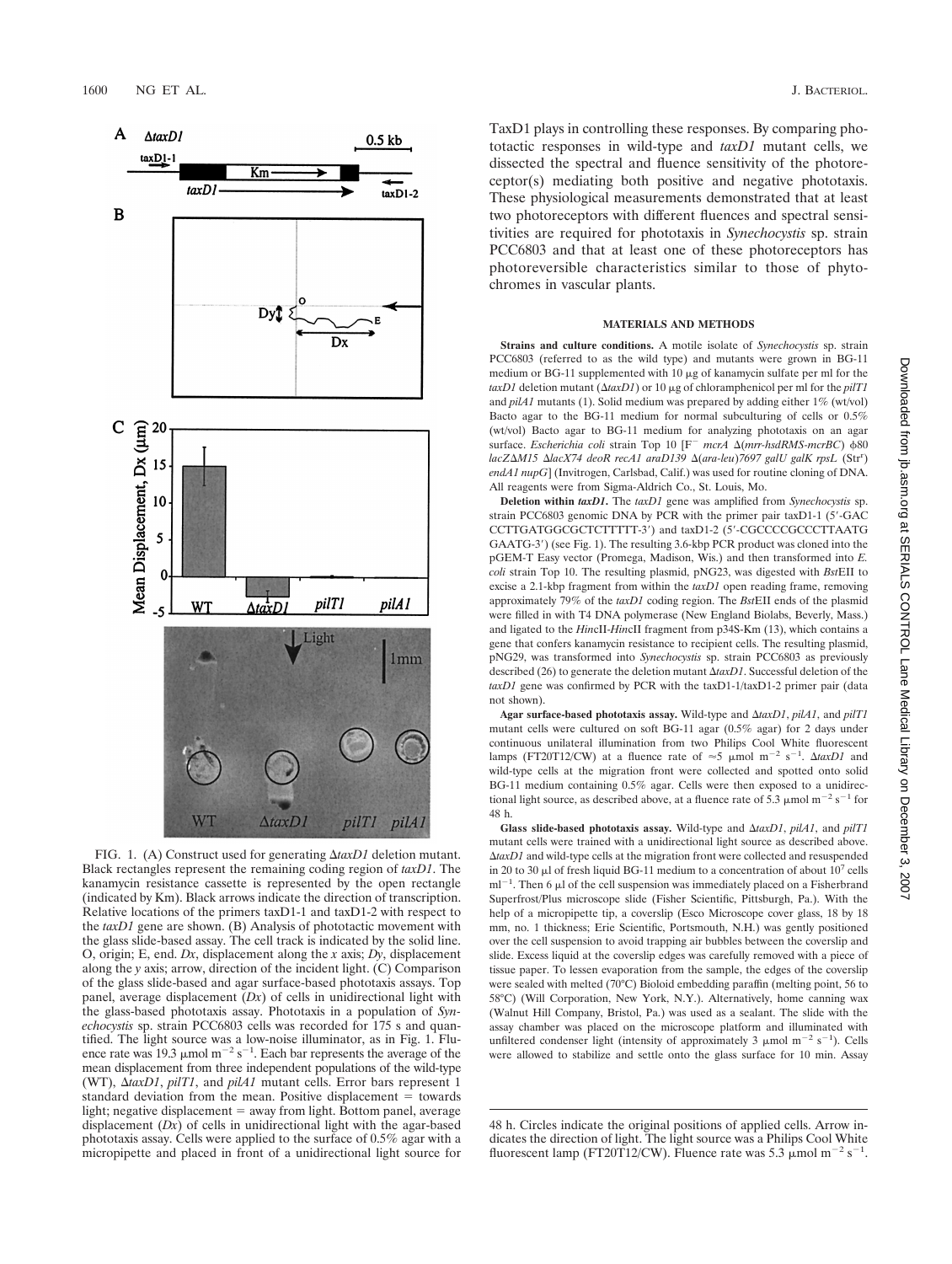chambers that showed signs of mass liquid flow, inferred from a strong directional cell movement in the absence of lateral illumination, were discarded.

The unidirectional light source was provided by a Cole Parmer 9741-50 lownoise illuminator. Broad-spectrum output light (see the supplementary information at http://carnegiedpb.stanford.edu/research\_bhaya.php, Fig. A1) from the halogen lamp of the illuminator was channeled through an optical fiber cable that was positioned in line with the long axis of the microscope slide. Illumination of the phototaxis assay chamber was done at an angle of  $20^{\circ}$  to the horizontal plane of the specimen platform. The profile of the light source was taken at 50% of maximum output. Fluence output was modulated by controlling the output dial of the illuminator or by using neutral density filters. The overall shape of the output profile did not change significantly at different output settings. The output fluence rate was measured with an LI-1800 portable spectroradiometer equipped with an 1800-11 Cosine remote receptor and calibrated with a 1800-02 optical radiation calibrator (LI-COR, Lincoln, Neb.).

Cell movement was viewed through a Nikon Eclipse TE300 inverted microscope with a  $20 \times$  objective. Images were acquired with a CoolSnap-Pro digital camera and Image-Pro Express software (Media Cybernetics, Silver Spring, Md.). The microscope condenser light used for imaging cells was placed under the control of a shutter. To avoid interference by the condenser light with the movement of cells towards the lateral light source, the condenser light was filtered with a Balzer infrared interference filter with peak transmission at 840 nm (the fluence rate of the 840-nm light was not measured because it was beyond the range of the spectroradiometer). The shutter was set to an exposure time of 300 ms, and the time between exposures was 4.7 s, creating a 5-s interval between frames

In experiments to validate the glass slide-based phototaxis assay (Fig. 1C, upper panel) and to establish the relationship between phototactic movement and fluence rates (Fig. 2), 36 frames were acquired for a total of 175 s for each movie. Three movies on three independent populations of cells were recorded for each of the strains and at each fluence rate tested. The same video imaging settings were used to examine the inhibitory effect of infrared light on phototaxis except in two of the treatments, where a 760-nm interference filter (half-bandwidth, 8 nm) was used in place of the 840-nm filter. For the action spectra, the number of frames per movie was reduced to 21, yielding a total movie time of 100 s. Again, for each fluence rate examined, the data were captured in three replica movies.

**Motion tracking and data analysis.** Movement of individual cells in the movies was tracked with Metamorph software (Universal Imaging Corporation, Downingtown, Pa.). Cells that were in direct contact with other cells and cells that exhibited no movement or moved outside the field of view over the course of the movie were not included in the analyses. All movies capturing cell movement were taken at the center of the assay chamber because those at the very edges tended to remain stationary, possibly because of heat damage caused by the melted wax used to seal the chamber. Generally, over 30 individual cells from each movie were tracked and analyzed. Data were collected and processed by Metamorph and exported as a Microsoft Excel file (Microsoft Corporation, Redmond, Wash.). Final figures were prepared in Adobe Illustrator (Adobe Systems, San Jose, Calif.).

In each movie, only the absolute displacement (not total distance traveled) in the direction of the incident light (*Dx*) was used (Fig. 1B). The only exception is the data presented in Fig. 2B, for which the average total distance was evaluated. Movement of all objects toward and away from the incident light was averaged to determine the mean displacement of the cell population. Positive displacement and negative displacement indicate net movement towards and away from the incident light, respectively. In most cases, the population average of lateral displacement perpendicular to the incident light  $(Dy)$  (Fig. 1B) was small  $(\pm 3)$ μm), confined to a narrow range around 0 (data not shown). Therefore, *Dx* was used in place of the *R* value reported in a previous publication (8) as a measure for phototaxis. In the absence of unilateral light, the population average of *Dx* lies in a small range  $(\pm 3 \mu m)$  around 0.

**Action spectra.** Three different action spectra were constructed for *Synecho* $cystis$  sp. strain PCC6803 and the  $\Delta taxD1$ strain with a previously described method (29). The spectra were generated with illumination ranging from 394 to 740 nm. Balzers interference filters with half-band widths of 7 to 10 nm, as presented in the supplementary information at http://carnegiedpb.stanford.edu /research\_bhaya.php, Table A1 (Unaxis USA Inc., Santa Clara, Calif.), were used to deliver narrow-bandwidth light. For many of the filters, the peak transmission is slightly shifted due mainly to the uneven spectral output from the light source (supplementary information at http://carnegiedpb.stanford.edu/research\_bhaya .php, Fig. A1). Spacing between peak transmissions of the filters used for these studies ranged from 10 to 51 nm. The distribution of wavelengths used for generating the action spectra is not uniform and is concentrated in and around A

Mean Displacement, Dx (µm)

 $\mathbf B$  $120$ 

40

30

20  $10$  $\overline{0}$ 

 $-10$ 

 $-20$  $-30$ 



100 Mean Distance, um  $80\,$ 60 40 20 0.8884 36.16 132.6 247.8 565.8 Fluence rate,  $\mu$ mole m<sup>-2</sup> s<sup>-1</sup> FIG. 2. (A) Average phototactic displacement (*Dx*) with respect to

fluence rate in wild-type and *taxD1* mutant cells of *Synechocystis* sp. strain PCC6803 in response to broad-spectrum light. Each point represents the average of the mean displacement from three independent populations of cells. Error bars represent 1 standard deviation from the mean. Positive displacement  $=$  towards light; negative displacement = away from light. (B) Mean total distance traveled by wild-type (WT, open bars) and  $\Delta$ taxD1 cells (shaded bars) at different fluence rates.

regions of the spectrum where phototaxis is maximum (to optimize the resolution of the action spectra).

At each wavelength, different fluence rates were achieved by adjusting the illuminator output or by using neutral density filters. A fluence rate-response curve was constructed for each wavelength (see the supplementary information at http://carnegiedpb.stanford.edu/research\_bhaya.php, Fig. A2 to A4). Each data point used to generate action spectra represents the population mean of *Dx* from three replicate movies. Data points in each plot were fitted to a straight line by linear regression analysis. In most cases, the coefficient of determination  $(R^2)$  was greater than 0.8, suggesting that the fluence rate response is near linearity.

To compile an action spectrum, the highest displacement recorded (*Dx*) among all wavelengths for each spectrum was set as the criterion response (29). For example, if the highest displacement recorded among all of the data generated for construction of an action spectrum is  $60 \mu m$ , then the criterion response for the action spectrum is set at 60  $\mu$ m. A fluence rate-response curve for a particular wavelength is extrapolated to the criterion response (Fig. 3A). The fluence rate at the criterion (*Fc*) is inversely proportional to the quantum efficiency of the wavelength. Therefore, the inverse of the fluence rate response at criterion (1/*Fc*) (expressed as a percentage of the highest response) is plotted against the wavelength to generate an action spectrum (Fig. 3B).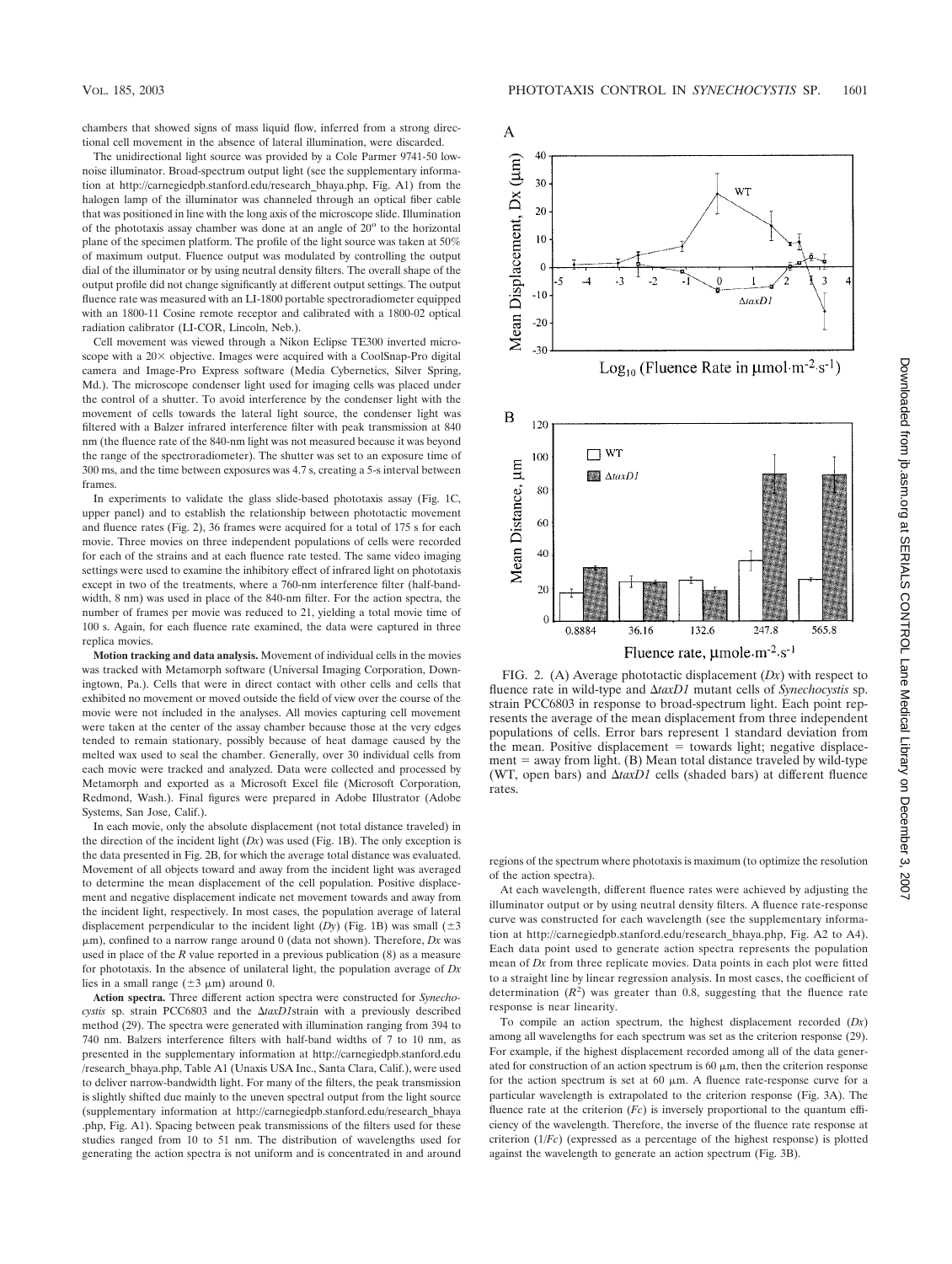

FIG. 3. (A) Method for calculation of quantum effectiveness of a particular wavelength of light in inducing phototaxis. Shown is a fluence rate-response curve for a particular wavelength. The fitted line is extrapolated to the criterion response. The fluence rate at the criterion response (*Fc*) is inversely proportional to the quantum effectiveness of the light used. Therefore, the inverse of  $Fc$  ( $1/Fc$ ) is expressed as a percentage of the strongest response and then plotted against the wavelength to give the final action spectrum. (B) Action spectrum of positive phototaxis in wild-type (WT) *Synechocystis* sp. strain PCC6803 cells at low light intensity. (C) Action spectrum of negative phototaxis in wild-type *Synechocystis* sp. strain PCC6803 cells at high light intensity. At the wavelengths 394, 424, 523, 552, 574, and 595 nm, only positive phototaxis was observed at the highest possible fluence rates (maximum output from the illuminator) used, which were 16.29, 79.65,  $422.1, 498.5, 304.9,$  and 1,046  $\mu$ mol m<sup>-2</sup> s<sup>-1</sup>, respectively. Therefore, the negative phototactic responsiveness of cells at these wavelengths was considered to be 0.

## **RESULTS**

**Glass slide-based phototaxis assay.** Individual *Synechocystis* sp. strain PCC6803 cells attached to and moved along a glass surface. When the cells were exposed to a unidirectional light source, they showed strong positive phototactic movement. A similar observation was reported earlier (8), although we found that the quartz assay chamber used in the previous report yielded unsatisfactory results. Without tightly sealing the edges of the assay chamber, evaporation of the sample led to mass flow of liquid within the chamber, obscuring the actual migration pattern of cells. Therefore, we adopted the glass slidebased phototaxis assay with the following modifications: (i) the assay chamber was constructed from a microscope slide and coverslip and the *Synechocystis* sp. strain PCC6803 cell suspension was placed between the upper slide and lower coverslip surfaces; (ii) evaporation was minimized by sealing the edges of the coverslip with embedding wax; and (iii) the total volume of the assay chamber was reduced to about  $5 \mu l$ , with a depth of about  $15 \mu m$ .

The glass slide-based assay was used to investigate the phototactic behavior of wild-type *Synechocystis* sp. strain PCC6803 and three mutant strains impaired for phototaxis,  $\Delta$ taxD1 (negative phototaxis), *pilT1* (nonmotile), and *pilA1* (nonmotile) (1, 2) (Fig. 1). Phototaxis assays were conducted with diluted cell suspensions in which the cells were not in direct contact with each other. The glass slide-based assay was compared with the traditional motility assay performed on a soft agar surface (Fig. 1C) (1). The glass slide-based assay accurately reproduced the phototactic phenotypes obtained for wild-type  $\Delta$ taxD1, *pilT1*, and *pilA1* mutant cells with the agar surface-based assay. In addition, the relative rates of movement of the wild-type strain and the  $\Delta$ taxD1 mutant in the two different systems were similar (Fig. 1C). These results suggested that the gross features of motility observed with the two different assay systems are similar, although the absolute rates of movement and the paths taken to achieve the final displacement in the direction of the incident light (*Dx*) may be different.

**Fluence rate response of wild-type and** *taxD1* **strains.** The glass slide-based phototaxis assay was used to study the fluence rate responses of wild-type and *taxD1* mutant cells (Fig. 2A). Phototactic responses were measured over eight orders of magnitude of fluence rate with a broad-spectrum halogen light source (see the supplementary information at http://carnegiedpb .stanford.edu/research\_bhaya.php, Fig. A1). Positive phototaxis could be reproducibly detected in wild-type cells down to  $10^{-3}$  µmol m<sup>-2</sup> s<sup>-1</sup> (Fig. 2A). In contrast, for the onset of negative phototaxis, the  $\Delta$ tax $D1$  strain required a fluence rate that was more than 10-fold higher  $(>10^{-2} \mu$  mol m<sup>-2</sup> s<sup>-1</sup>). At higher fluence rates, positive phototaxis in wild-type cells increased, reaching a maximum at about 1  $\mu$ mol m<sup>-2</sup> s<sup>-1</sup>. In order to get an accurate measure of the optimum light intensity for phototaxis, more data points would be required.

It is clear that an increase in the fluence rate to 36  $\mu$ mol m<sup>-2</sup>  $s^{-1}$  (or above) had a negative impact on positive phototaxis, leading to a decline in positive displacement. This reduction trend continued until no net phototactic displacement was detected at  $\approx$ 475 µmol m<sup>-2</sup> s<sup>-1</sup> (designated the transition point) (28). At light intensities greater than the transition point, wild-type cells reversed the direction of phototaxis and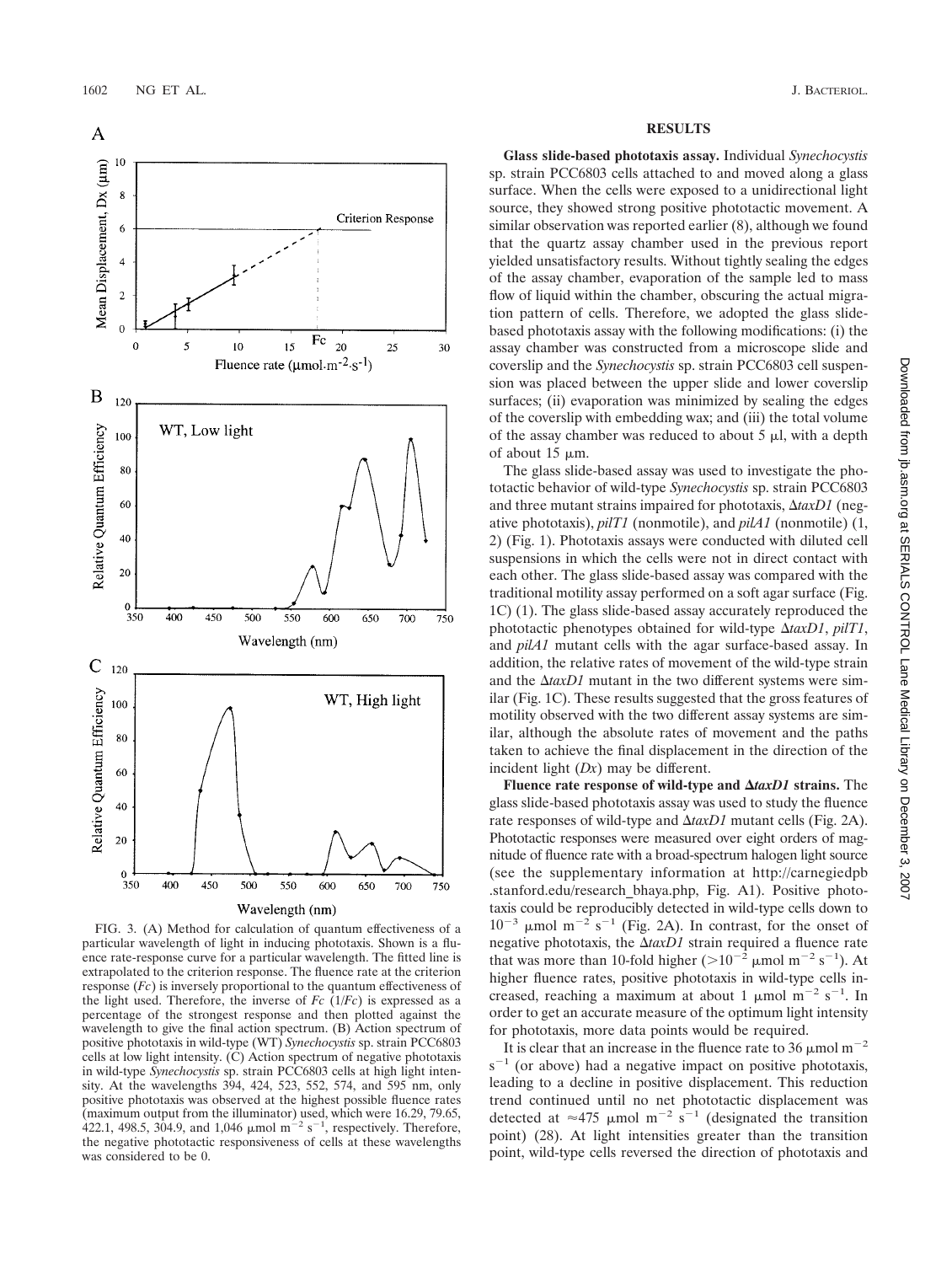began to glide away from the incident light. The  $\Delta$ taxD1 mutant exhibited significant negative phototaxis at an intensity of approximately 1  $\mu$ mol m<sup>-2</sup> s<sup>-1</sup> (Fig. 2A). As in wild-type cells, the response declined to some extent at a fluence rate of 36  $\mu$ mol m<sup>-2</sup> s<sup>-1</sup>. The mean population displacement reached the transition point at  $\approx$  130 µmol m<sup>-2</sup> s<sup>-1</sup>. A further increase in light intensity led to a small reversal of direction to positive phototaxis. However, the magnitude of this positive phototaxis was small and within the margin of error of the average *Dx* of cells in the absence of phototaxis  $(\pm 3 \mu m$  around 0). Therefore, the assignment of this positive phototaxis in  $\Delta$ *taxD1* cells at high light intensity is tentative.

Figure 2B shows the average total distance traveled by wildtype and  $\Delta$ taxD1 cells before and after the transition points. Wild-type cells displayed little change in photokinesis except for a very slight positive photokinesis (increase in speed with increasing fluence rate) (18) at the light intensity tested just before the transition point (248  $\mu$ mol m<sup>-2</sup> s<sup>-1</sup>). The  $\Delta$ taxD1 cells, on the other hand, displayed little change in photokinesis at light intensities below the transition point (130  $\mu$ mol m<sup>-2</sup>  $(s^{-1})$  but a strong positive photokinesis above the transition point. Since wild-type and  $\Delta$ *taxD1* cells remained strongly motile at all intensities examined, the low *x* displacement (*Dx*) that occurred around the transition point must be a consequence of reorientation of cells (a more randomized movement) and not due to changes in the rates of movement.

The fluence rate-response curves of wild-type and *taxD1* cells revealed important aspects of phototaxis. Deletion of the *taxD1* gene, which encodes the putative photoreceptor involved in positive phototaxis, led to a number of changes in the tactic responses of *Synechocystis* sp. strain PCC6803. *taxD1* cells no longer exhibited positive phototaxis and instead displayed negative phototaxis in low-intensity light. There was also a two- to threefold reduction in the degree of phototactic displacement in the mutant (relative to wild-type cells) at light intensities at which movement was most pronounced for both strains. In addition, the mutant exhibited an increase in the fluence threshold for phototaxis at low light and a decrease in the transition point fluence at high light.

**Action spectra of wild-type cells.** Action spectra were constructed from individual fluence rate-response curves at different wavelengths with the method of Quinones et al. (29). Individual fluence rate-response curves were fitted with a linear regression line as shown (Fig. 3A; also see the supplementary information at http://carnegiedpb.stanford.edu/research- \_bhaya.php, Fig. A2 to A4). Some of the regression lines have *x*-intercept value less than 0. This was attributed to the slight random fluctuation of average displacement in a population of cells. In the absence of any unidirectional light stimulation, *Synechocystis* sp. strain PCC6803 cells exhibited an average displacement in a narrow range around zero  $(\pm 3 \mu m)$  (data not shown). Therefore, in the fluence rate-response curves, the region between  $\pm 3$   $\mu$ m around 0 represents the true baseline for zero phototactic response. This slight deviation in the average displacement represents about 10% of the maximal response and did not significantly alter the shape of the final action spectra.

At low fluence rates ( $\leq 1 \mu$ mol m<sup>-2</sup> s<sup>-1</sup>), positive phototaxis was mainly elicited by red and far-red light (Fig. 3B). There were two prominent peaks, one at  $\approx 645$  nm and the other at

 $\approx$ 704 nm, and the magnitudes of these peaks were nearly identical. The phototactic response at 704 nm is not typically observed in other organisms. To eliminate the possibility that it was an artifact (due to the heat from the 704-nm light), we examined the phototactic responses of wild-type cells with the agar surface-based assay (see the supplementary information at http://carnegiedpb.stanford.edu/research\_bhaya.php, Fig. A5). The agar surface-based assay confirmed that both wildtype cells and the  $\Delta$ taxD1 mutant responded to 704-nm light. This far-red peak is distinctly absent in the absorption spectra of purified bacteriophytochromes (16, 23). We also observed a prominent shoulder for positive phototaxis at about 610 nm, while little response occurred at wavelengths below 550 nm. The response maximum in the red region of the spectrum parallels the absorption characteristics of the red-light-absorbing form (Pr) of bacteriophytochrome (peak absorption,  $\approx 660$ nm; shoulder,  $\approx 600$  to 610 nm) (16, 23) and plant phytochromes (35).

The negative phototaxis response of wild-type cells in high light showed very different spectral sensitivity than the positive phototaxis response (Fig. 3C). Negative phototaxis is predominantly a blue-light response, with peak sensitivity at around 470 nm. Relatively minor peaks were observed in the red region of the spectrum (600 to 700 nm).

**Photoreversal of positive phototaxis by infrared light.** A major characteristic of phytochrome-mediated responses is the photoreversibility of the red-light-triggered response with farred light (35). To test whether positive phototaxis in wild-type cells displayed a similar photoreversibility, we examined phototaxis in cells exposed to lateral red light (645 nm) in the presence of perpendicular illumination with a narrow wave band of light at 760 nm. The 760-nm light was chosen because it is in the region of the far-red spectrum adjacent to the peak of the action spectrum at 704 nm (Fig. 3B). Unlike red light (emission maximum at 645 nm) (Fig. 4, treatment 3), infrared light at 760 nm elicited a very weak stimulation of positive phototaxis in wild-type cells (Fig. 4, treatment 2). However, the 760-nm light had a strong antagonistic effect on positive phototaxis when applied perpendicular to the direction of phototactic movement (Fig. 4, treatments 4 and 5). A red-infrared light ratio of about 1:1 reduced the phototactic displacement by about 60% (Fig. 4, treatment 4). A 1:3 ratio of red to infrared light caused a 90% reduction in phototactic movement (Fig. 4, treatment 5).

Action spectrum of  $\Delta$ taxD1 cells. Unlike wild-type cells, the *taxD1* mutant exhibited negative phototaxis even during exposure to low-fluence light. The action spectrum demonstrates that this phenomenon was predominantly responsive to blue light, with a maximum at 470 nm (Fig. 5), which resembles the action maximum for negative phototaxis in the wild-type cells. The similarity between the action spectrum for negative phototaxis in wild-type cells and the  $\Delta$ taxD1 mutant suggests that the photoreceptor(s) governing this response in the two strains is the same or closely related. However, unlike negative phototaxis in wild-type cells, the  $\Delta$ tax $DI$  strain responded to some extent to light in the spectral range from 500 to 600 nm. In addition, the  $\Delta$ taxD1 mutant exhibited a similar weakly negative phototactic response to red and infrared light (600 to 740 nm) (Fig. 5), as observed for wild-type cells (Fig. 3C). The major difference between negative phototaxis in wild-type cells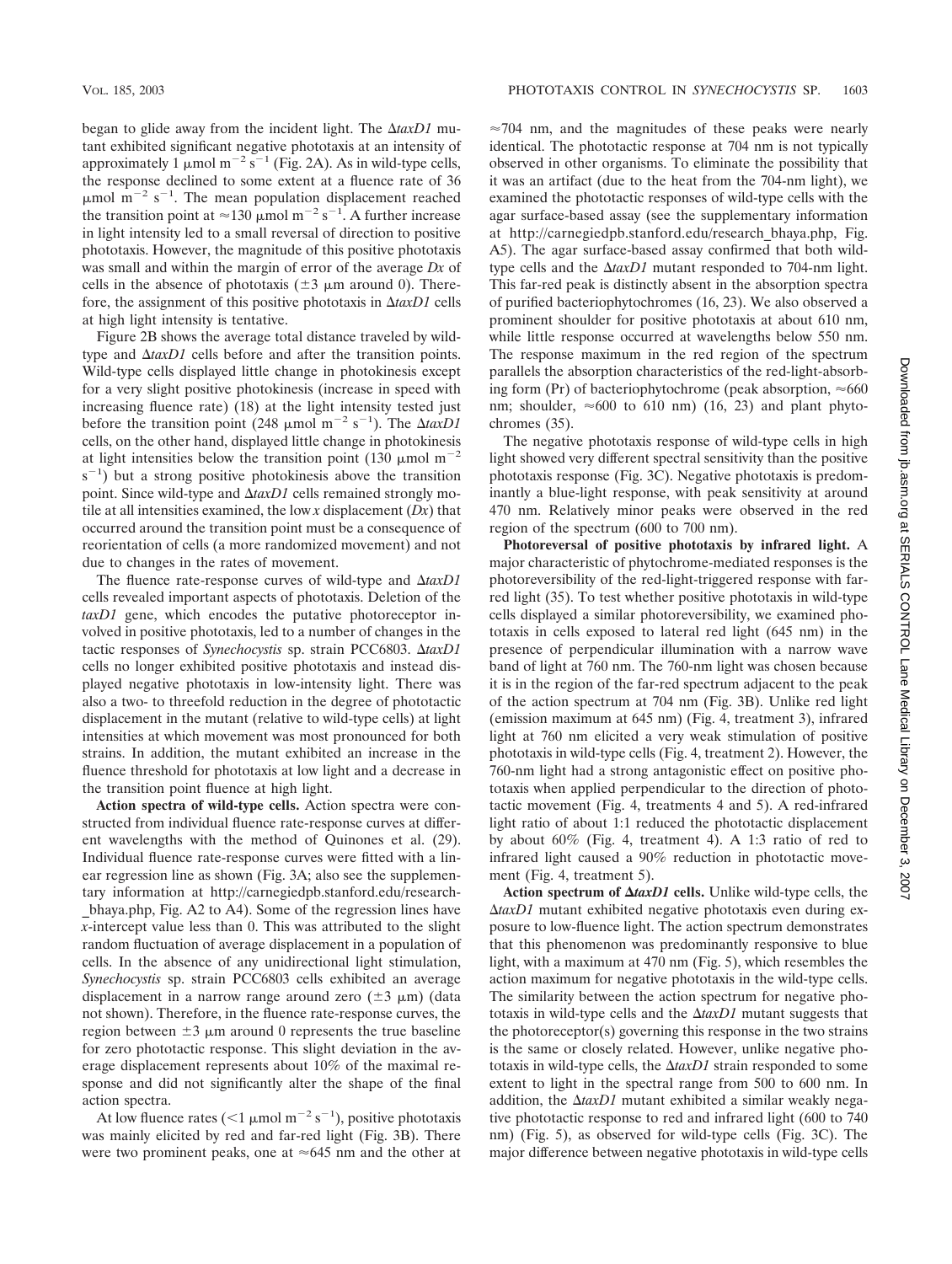

FIG. 4. Antagonistic effect of infrared light on positive phototaxis in wild-type cells. (A) Front view of the experimental setup, showing the assay chamber and directions of the condenser and lateral light. (B) Various light treatments are shown in the top table. The bar graph below the table shows the mean displacement of wild-type cells under the various light treatments. Each bar represents the average of the mean displacement from three independent populations of cells. Error bar represents 1 standard deviation from the mean. "Dark" indicates that no lateral illumination was used. The peak emissions for the lateral and condenser light sources are provided. Fluence rates used are as follows: Lateral,  $760 \text{ nm}$ ,  $0.6712 \text{ µmol m}^{-2} \text{ s}^{-1}$ ; lateral, 645 nm,  $0.5266 \mu$ mol m<sup>-2</sup> s<sup>-1</sup>; condenser, 760 nm: A, 0.4651  $\mu$ mol m<sup>-2</sup> s<sup>-1</sup>; B,  $1.552 \mu \text{mol m}^{-2} \text{ s}^{-1}$ .

and the  $\Delta$ taxD1 mutant is that the fluence threshold for negative phototaxis is 1,000-fold higher for the former. These results suggest that TaxD1 either directly or indirectly influences the fluence dependency for negative phototaxis.

## **DISCUSSION**

The glass slide-based assay for phototaxis has considerable advantages relative to the more traditional agar surface-based motility assay. The time necessary for generation and acquisition of data is extremely short (a few minutes), and the cell suspensions used can be relatively dilute, which makes it very easy to track individual cells. The short assay time of the glass slide-based assay also avoids the potential problem of nutrient deprivation within the assay chamber and makes it possible to evaluate phototactic responses at light levels inefficient at stimulating photosynthesis (long-term growth under such conditions could lead to metabolic difficulties). Furthermore, conducting the assays at low cell density avoids the potential problem of depletion of the incoming light of specific wavelengths as a consequence of self-screening of cells. However, it should also be kept in mind that the behavior of a single cell moving on a solid glass surface, bathed in liquid, is likely to be different from the coordinated movement of large populations of cells that straddle the interface between a hydrated agar surface and air. Previous work with *Myxococcus xanthus* has demonstrated that the movement of individual cells (adventurous motility) differed significantly from the movement of cells migrating as a large cell mass (social motility) (33).

*Synechocystis* sp. strain PCC6803 cells exhibited both positive and negative phototaxis in a fluence-dependent manner. Positive phototaxis was observed at fluence rates below the transition point of  $\approx$ 475 µmol m<sup>-2</sup> s<sup>-1</sup>. As the light intensity increased beyond this point, cells responded by reversing the direction of taxis. Previous work has demonstrated that exposure of *Synechocystis* sp. strain PCC6803 cells to high-fluence light ( $\geq 500$   $\mu$ mol m<sup>-2</sup> s<sup>-1</sup>) causes rapid photoinhibition of photosynthesis (25). The comparable fluence rates for the transition point and the point at which photoinhibition begins suggest that the switch to negative phototaxis may represent a mechanism that helps protect *Synechocystis* sp. strain PCC6803 cells from the absorption of excessive excitation energy.

Two lines of evidence from earlier work suggested that TaxD1 is the photoreceptor critical for positive phototaxis. First, a *taxD1* mutant lacks positive phototaxis, and second, the TaxD1 polypeptide has domains similar to the light-sensing domain (chromophore-binding domain) of phytochromes of plants (and some bacteria) and the signaling domain of methylaccepting chemoreceptors of bacteria (2, 39). In this report, we corroborate and extend these initial observations by showing that positive phototaxis in wild-type cells has a red-light-dominated action spectrum that is photoreversed by far-red light, consistent with the idea that positive phototaxis is controlled by a phytochrome-like photoreceptor. Furthermore, differences in the phototactic behavior of wild-type and  $\Delta$ taxD1 cells sug-



FIG. 5. Action spectrum of negative phototaxis in the  $\Delta$ taxD1 mutant of *Synechocystis* sp. strain PCC6803 cells at low light intensity.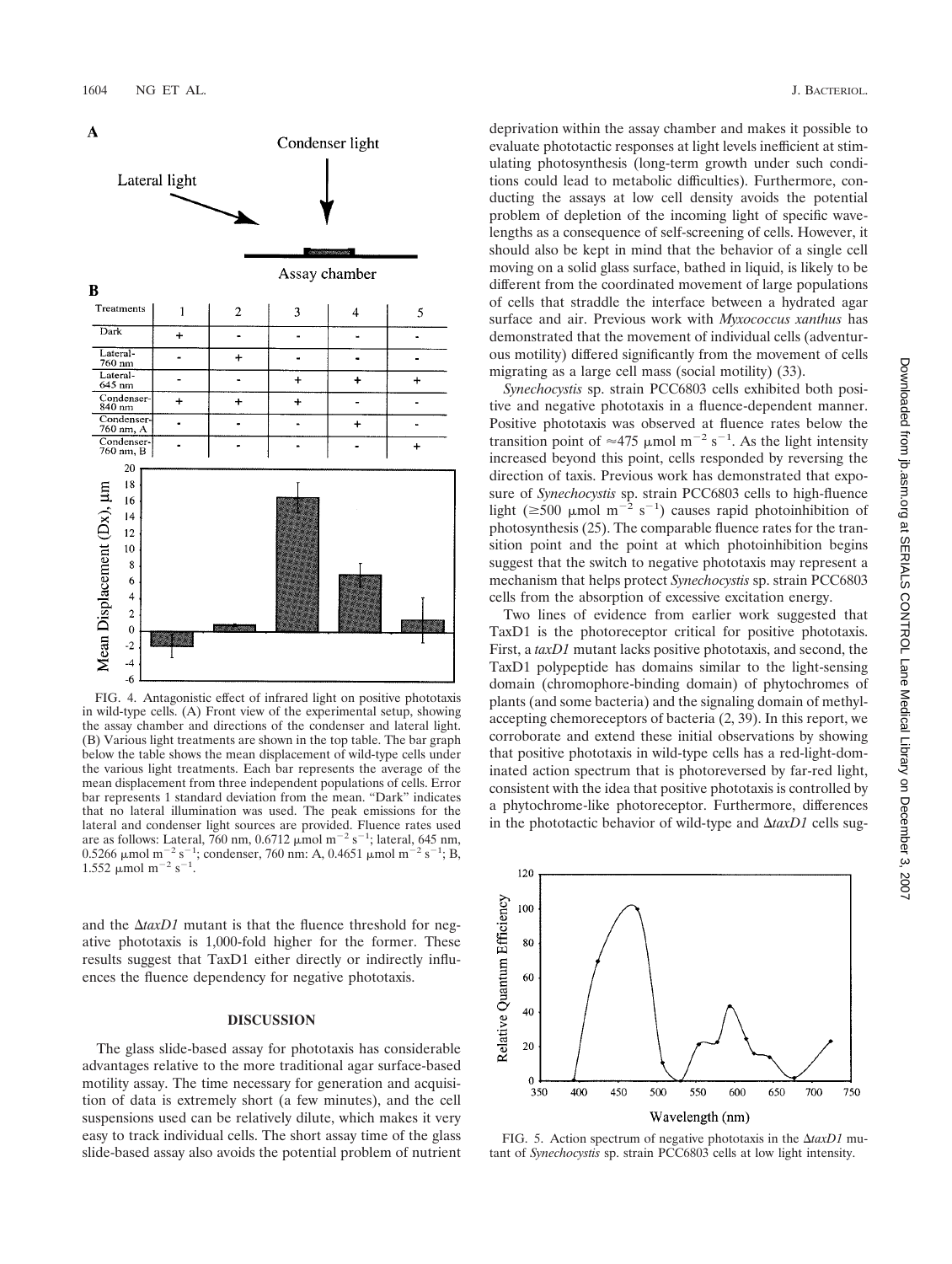| Strain                      | Phototactic response |            | Relative phototactic                | Low-light phototaxis<br>threshold             | Fluence rate at<br>transition point <sup>b</sup> | Spectral sensitivity $c$ |
|-----------------------------|----------------------|------------|-------------------------------------|-----------------------------------------------|--------------------------------------------------|--------------------------|
|                             | Low light            | High light | movement <sup><i>a</i></sup> $(\%)$ | ( $\mu$ mol m <sup>-2</sup> s <sup>-1</sup> ) | ( $\mu$ mol m <sup>-2</sup> s <sup>-1</sup> )    |                          |
| Wild type<br>$\Delta$ taxD1 | Positive             | Negative   | 100                                 | $\sim 10^{-3}$                                | $\sim$ 475                                       | Red-infrared (orange)    |
|                             | Negative             | Positive   | 40                                  | $\sim 10^{-2}$                                | $\sim$ 130                                       | Blue (green-red)         |

TABLE 1. Phenotypic differences between wild-type and  $\Delta$ taxD1 cells

<sup>*a*</sup> Net phototactic movement at 1  $\mu$ mol m<sup>-2</sup> s<sup>-1</sup>

<sup>b</sup> Reversal from positive to negative phototaxis in the wild type and from negative to positive phototaxis in the  $\Delta$ *taxD1* mutant. <sup>c</sup> Peak spectral regions that can induce phototaxis. Minor peaks are shown in parenth

gest that the TaxD1 protein is a low-fluence photoreceptor (Table 1). The threshold for the onset of positive phototaxis in wild-type *Synechocystis* sp. strain PCC6803 is comparable to the thresholds determined for phytochrome-mediated responses in vascular plants (20).

Bacterial phytochrome-like polypeptides have previously been associated with both responses to light quality and the biosynthesis of the photosynthetic apparatus (16, 17, 21), and in some cases they appear to be involved in establishing photoprotective processes (12, 36). Here we show a 645-nm action maximum for the positive phototaxis response, which is typical of action maxima for phytochrome-mediated responses in plants (35) and matches the in vitro absorption profile of purified phytochromes (16, 23, 35). Positive phototaxis in wildtype cells also displayed photoreversibility, another hallmark of phytochrome-mediated responses (35). Similar reversal of positive phototaxis has been reported for *S. elongatus* (22). Furthermore, red- and far-red-light photochromic shifts have been demonstrated for bacterial phytochromes synthesized in vitro and in vivo (5, 15, 32, 38), and recently a red-green light photochromic shift was demonstrated for the phytochromelike protein involved in controlling complementary chromatic adaptation in the filamentous cyanobacterium *Fremyella diplosiphon* (D. Kehoe, personal communication).

Although the action spectrum for positive phototaxis in wildtype cells is similar to the absorption spectrum of phytochromes, it lacks the blue/UV-A peak typical of most phytochromes, and the prominent peak at around 704 nm in the action spectrum is more closely aligned with the far-red-lightabsorbing form of phytochrome. These unusual features of the action spectrum suggest that the putative photoreceptor, TaxD1, may be an atypical phytochrome or that the features and activity of this putative phytochrome-like photoreceptor are modified by its associations in vivo. The existence of a second photoreceptor involved in modulating negative phototaxis was proposed based on studies of mutations in the *taxD1* gene  $(2)$ . The  $\Delta$ taxD1 mutant is still phototactic but exhibits an inverted phototactic response under low-intensity illumination (Fig. 1 and 2). Wild-type cells also exhibited negative phototaxis but only upon exposure to high-intensity light (Fig. 2A). Action spectra for the negative phototactic responses in wildtype cells and the  $\Delta$ taxD1 mutant were similar, with a prominent peak in the blue region of the spectrum and other minor peaks at longer wavelengths (Fig. 3C and 5). From the available data, we conclude that a blue-light photoreceptor(s) with a spectral sensitivity that peaks at approximately 470 nm mediates negative phototaxis in *Synechocystis* sp. strain PCC6803. Our data cannot resolve the issue of whether a single photoreceptor mediates this response in both the wild-type and *taxD1* mutant cells.

We do not know the exact nature of the photoreceptor(s) that mediates negative phototaxis. If this photoreceptor represents a single species, its spectral features, based on action maxima, appear to be distinct from those of other blue-light receptors, including cryptochromes (6, 24), phototropins (9, 10, 19), photoactive yellow protein (14), and sensory rhodopsins (34). The reduced form of cytochrome *c* exhibits a blue absorption maximum at  $\approx$ 420 nm, with minor peaks between 500 to 600 nm. However, the blue absorption peak of cytochrome *c* is blue shifted by  $\approx 50$  nm relative to the peak for negative phototaxis, and so the absorption properties of cytochrome *c* do not ideally match the action spectra for negative phototaxis. While there is no ideal fit for the blue-light photoreceptor that controls negative phototaxis in *Synechocystis* sp. strain PCC6803, it must be kept in mind that a number of the photoreceptors discussed above could have significantly altered spectral properties when localized to specific cellular environments (associated with other proteins and/or integrated into membranes). Genetic identification of the blue-light photoreceptor(s) and the phenotype of strains compromised for its function will lead to a better understanding of the nature and number of photoreceptors involved in negative phototaxis.

There are a number of ways in which the phototactic responses of *Synechocystis* sp. strain PCC6803 may be controlled. Under low-light conditions, the signal from TaxD1 may actively suppress negative phototaxis. This suppression would be overcome at higher light intensities. Alternatively, in highintensity light, the photoreceptor for negative phototaxis may be activated and suppress TaxD1 signaling. A third possibility is that there is a competition between light input signals that differentially affect the direction of motility by modulating the function of the motor apparatus; the final outcome of positive or negative phototaxis would depend simply on the relative strengths of the signals from the opposing input pathways.

The switch from positive to negative phototaxis at high light intensity in wild-type *Synechocystis* sp. strain PCC6803 cells was accompanied by a drastic spectral shift in the action spectra. This likely indicates a dose-dependent switch in the use of specific photoreceptors; as the light intensity is increased, phototactic responses elicited from a blue-light photoreceptor become dominant over those elicited from a red-light photoreceptor (TaxD1). The reversal of tactic responses in a dosedependent fashion resembles reversal responses observed for several other tactic systems, such as those involved in aerotaxis and thermotaxis. Aerotaxis in *E. coli* is mediated through the Aer redox sensor and the serine chemoreceptor, Tsr (30). Cells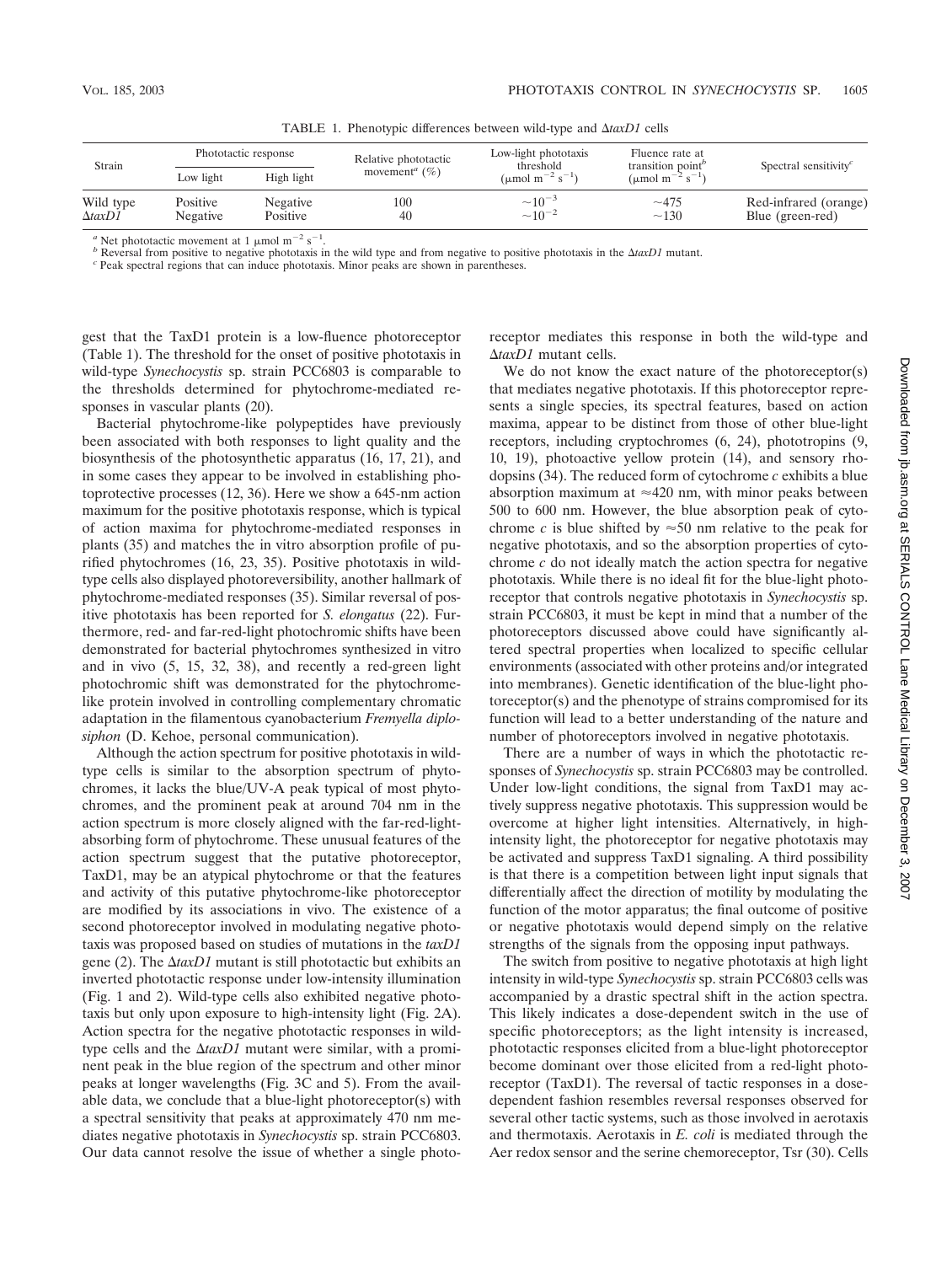are attracted to low oxygen concentrations  $(\leq 0.25 \text{ mM})$  and repelled from higher oxygen concentrations (31). Mutational analysis of the CheB methylesterase has suggested that methylation of the chemoreceptor at high oxygen concentrations was responsible for reversal of the positive aerotaxis response (11).

The *E. coli* thermosensor Tar has been shown to be regulated by its methylation state in a similar manner (unmethylated = warm sensor; methylated = cold sensor) (27). This raises the intriguing possibility that the activity of TaxD1 can be regulated by a similar posttranslation modification. Based on sequence alignments, TaxD1 has two of the five conserved methylation sites present in Tar and Tsr (39). However, the *Synechocystis* sp. strain PCC6803 genome lacks the methyltransferase gene ortholog, *cheR* (39) (the CheR protein methylates the chemoreceptors). This lack of nucleotide sequence similarity, however, does not preclude the existence of a functional ortholog for *cheR* on the *Synechocystis* sp. strain PCC6803 genome.

Results presented here suggest that there are at least two functionally and spectrally distinct photoreceptors governing phototaxis in *Synechocystis* sp. strain PCC6803. Although the gene coding the putative positive phototaxis photoreceptor *taxD1* is known, the biochemical characteristics of the TaxD1 protein remain to be examined. A close match between the absorption spectrum of purified TaxD1 and the action spectrum for positive phototaxis would confirm a central role for this molecule as the photoreceptor that governs phototaxis. Furthermore, identification of the blue-light-responsive photoreceptor for negative phototaxis is crucial for understanding the transition from a positive to a negative phototactic response. However, some recent results suggest that there are additional interactions between blue- and red-light photoreceptors that might modulate phototactic responses. Wilde et al. (37) have recently shown that while low-intensity blue light did not induce motility in wild-type cells, a mutant deleted for *cph2* (encoding a phytochrome like polypeptide) moved towards blue light; the phytochrome-like Cph2 may be involved in inhibiting movement of wild-type cells towards blue light.

Characterization of numerous additional factors (3, 4) critical for normal phototaxis that may function downstream of the light signals will help establish the signal transduction pathway that communicates with motor function in *Synechocystis* sp. strain PCC6803 as well as the components required for the synthesis and maintenance of an active motor. Furthermore, it is clear that both the direction and magnitude of the phototactic responses involve multiple input pathways that are responsive to incident light intensity and quality.

#### **ACKNOWLEDGMENTS**

We thank Roberto A. Bogomolni, Winslow R. Briggs, and John M. Christie for helpful suggestions. We are also grateful to Winslow R. Briggs, Martin Lohr, and Trevor E. Swartz for comments on the manuscript.

This work was supported by the NSF (grant MCB 0110544 to D.B. and grant MCB 9727836 to A.G.) and by the Carnegie Institution of Washington.

#### **REFERENCES**

1. **Bhaya, D., N. R. Bianco, D. Bryant, and A. Grossman.** 2000. Type IV pilus biogenesis and motility in the cyanobacterium *Synechocystis* sp. PCC6803. Mol. Microbiol **37:**941–951.

- 2. **Bhaya, D., A. Takahashi, and A. R. Grossman.** 2001. Light regulation of type IV pilus-dependent motility by chemosensor-like elements in *Synechocystis* sp. strain PCC6803. Proc. Natl. Acad. Sci. USA **98:**7540–7545.
- 3. **Bhaya, D., A. Takahashi, P. Shahi, and A. R. Grossman.** 2001. Novel motility mutants of *Synechocystis* sp. strain PCC 6803 generated by in vitro transposon mutagenesis. J. Bacteriol. **183:**6140–6143.
- 4. **Bhaya, D., N. Watanabe, T. Ogawa, and A. R. Grossman.** 1999. The role of an alternative sigma factor in motility and pilus formation in the cyanobacterium *Synechocystis* sp. strain PCC6803. Proc. Natl. Acad. Sci. USA **96:** 3188–3193.
- 5. **Bhoo, S. H., S. J. Davis, J. Walker, B. Karniol, and R. D. Vierstra.** 2001. Bacteriophytochromes are photochromic histidine kinases with a biliverdin chromophore. Nature **414:**776–779.
- 6. **Cashmore, A. R., J. A. Jarillo, Y. J. Wu, and D. Liu.** 1999. Cryptochromes: blue light receptors for plants and animals. Science **284:**760–765.
- 7. **Castenholz, R. W., and F. Garcia-Pichel.** 2000. Cyanobacterial responses to UV-radiation, p. 591–611. *In* B. A. Whitton and M. Potts (ed.), The ecology of cyanobacteria. Kluwer Academic Publishers, Boston, Mass.
- 8. **Choi, J. S., Y. H. Chung, Y. J. Moon, C. Kim, M. Watanabe, P. S. Song, C. O. Joe, L. Bogorad, and Y. M. Park.** 1999. Photomovement of the gliding cyanobacterium *Synechocystis* sp. PCC 6803. Photochem. Photobiol. **70:**95–102.
- 9. **Christie, J. M., P. Reymond, G. K. Powell, P. Bernasconi, A. A. Raibekas, E. Liscum, and W. R. Briggs.** 1998. *Arabidopsis* NPH1: a flavoprotein with the properties of a photoreceptor for phototropism. Science **282:**1698–1701.
- 10. **Christie, J. M., M. Salomon, K. Nozue, M. Wada, and W. R. Briggs.** 1999. LOV (light, oxygen, or voltage) domains of the blue-light photoreceptor phototropin (*nph1*): binding sites for the chromophore flavin mononucleotide. Proc. Natl. Acad. Sci. USA **96:**8779–8783.
- 11. **Dang, C. V., M. Niwano, J. Ryu, and B. L. Taylor.** 1986. Inversion of aerotactic response in *Escherichia coli* deficient in CheB protein methylesterase. J. Bacteriol. **166:**275–280.
- 12. **Davis, S. J., A. V. Vener, and R. D. Vierstra.** 1999. Bacteriophytochromes: phytochrome-like photoreceptors from nonphotosynthetic eubacteria. Science **286:**2517–2520.
- 13. **Dennis, J. J., and G. J. Zylstra.** 1998. Improved antibiotic-resistance cassettes through restriction site elimination with Pfu DNA polymerase PCR. BioTechniques **25:**772–776.
- 14. **Devanathan, S., U. K. Genick, I. L. Canestrelli, T. E. Meyer, M. A. Cusanovich, E. D. Getzoff, and G. Tollin.** 1998. New insights into the photocycle of *Ectothiorhodospira halophila* photoactive yellow protein: photorecovery of the long-lived photobleached intermediate in the Met100Ala mutant. Biochemistry **37:**11563–11568.
- 15. **Foerstendorf, H., T. Lamparter, J. Hughes, W. Gartner, and F. Siebert.** 2000. The photoreactions of recombinant phytochrome from the cyanobacterium *Synechocystis*: a low-temperature UV-VIS and FT-IR spectroscopic study. Photochem. Photobiol. **71:**655–661.
- 16. **Giraud, E., J. Fardoux, N. Fourrier, L. Hannibal, B. Genty, P. Bouyer, B. Dreyfus, and A. Vermeglio.** 2002. Bacteriophytochrome controls photosystem synthesis in anoxygenic bacteria. Nature **417:**202–205.
- 17. **Grossman, A. R., D. Bhaya, and Q. He.** 2001. Tracking the light environment by cyanobacteria and the dynamic nature of light harvesting. J. Biol. Chem. **276:**11449–11452.
- 18. Häder, D. P. 1987. Photomovement, p. 325-345. *In* P. Fay and C. Van Baalen (ed.), The cyanobacteria. Elsevier, New York, N.Y.
- 19. **Huala, E., P. W. Oeller, E. Liscum, I. S. Han, E. Larsen, and W. R. Briggs.** 1997. *Arabidopsis* NPH1: a protein kinase with a putative redox-sensing domain. Science **278:**2120–2123.
- 20. **Kaufman, L. S., W. F. Thompson, and W. R. Briggs.** 1984. Different red light requirements for phytochrome-induced accumulation of *cab* RNA and *rbcS* RNA. Science **226:**1447–1449.
- 21. **Kehoe, D. M., and A. R. Grossman.** 1996. Similarity of a chromatic adaptation sensor to phytochrome and ethylene receptors. Science **273:**1409–1412.
- 22. **Kondou, Y., M. Nakazawa, S. Higashi, M. Watanabe, and K. Manabe.** 2001. Equal-quantum action spectra indicate fluence-rate-selective action of multiple photoreceptors for photomovement of the thermophilic cyanobacterium *Synechococcus elongatus*. Photochem. Photobiol. **73:**90–95.
- 23. Lamparter, T., F. Mittmann, W. Gartner, T. Börner, E. Hartmann, and J. **Hughes.** 1997. Characterization of recombinant phytochrome from the cyanobacterium *Synechocystis*. Proc. Natl. Acad. Sci. USA **94:**11792–11797.
- 24. **Lin, C., D. E. Robertson, M. Ahmad, A. A. Raibekas, M. S. Jorns, P. L. Dutton, and A. R. Cashmore.** 1995. Association of flavin adenine dinucleotide with the *Arabidopsis* blue light receptor CRY1. Science **269:**968–970.
- 25. Mulo, P., S. Laakso, P. Mäenpää, and E. M. Aro. 1998. Stepwise photoinhibition of photosystem II. Studies with *Synechocystis* species PCC 6803 mutants with a modified D-E loop of the reaction center polypeptide D1. Plant Physiol. **117:**483–490.
- 26. **Ng, W. O., and H. B. Pakrasi.** 2001. DNA photolyase homologs are the major UV resistance factors in the cyanobacterium *Synechocystis* sp. PCC 6803. Mol. Gen. Genet. **264:**924–930.
- 27. **Nishiyama, S., I. N. Maruyama, M. Homma, and I. Kawagishi.** 1999. Inversion of thermosensing property of the bacterial receptor Tar by mutations in the second transmembrane region. J. Mol. Biol. **286:**1275–1284.